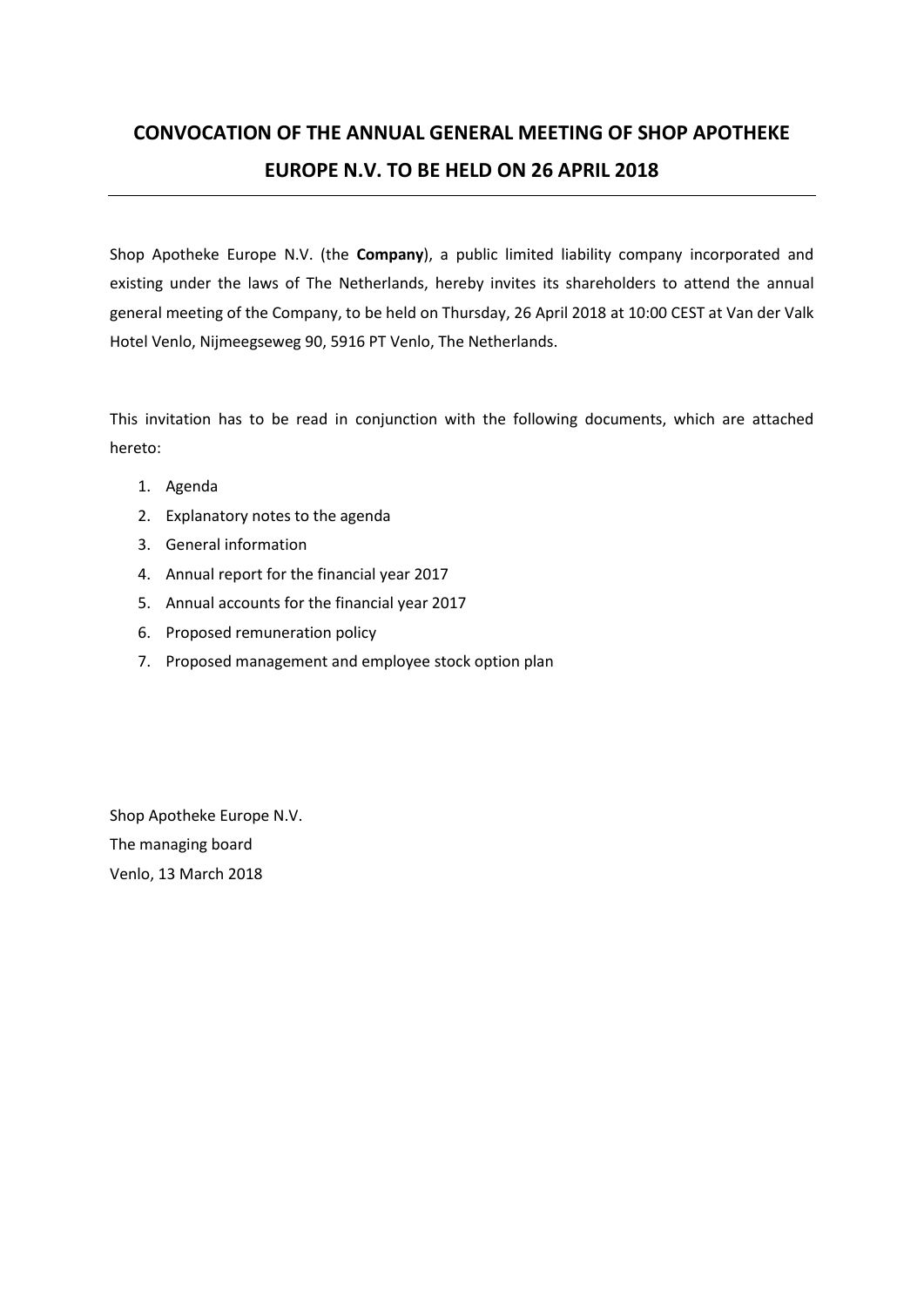### **1. AGENDA**

- 1. Opening.
- 2. Annual report for the financial year 2017 (*discussion item*).
- 3. Reservation and dividend policy (*discussion item*).
- 4. Adoption of the annual accounts for the financial year 2017 (*voting item*).
- 5. Proposal to allocate the results of the financial year 2017 (*voting item*).
- 6. Adoption and implementation of:
	- a. the remuneration policy for the members of the managing board and the members of the supervisory board (*voting item*); and
	- b. the management and employee stock option plan as part of the remuneration policy for the members of the managing board (*voting item*).
- 7. Discharge from liability of all members of the managing board for the performance of their duties during the past financial year (*voting item*).
- 8. Discharge from liability of all members of the supervisory board for the performance of their duties during the past financial year (*voting item*).
- 9. Re-appointment of BDO Audit & Assurance B.V., Eindhoven, as external auditor of the Company for the financial year ending 31 December 2018 (*voting item*).
- 10. Revocation of the current designation of the managing board of the Company as the corporate body authorised to:
	- a. issue shares and/or grant rights to acquire shares subject to certain conditions (*voting item*); and
	- b. restrict or exclude the pre-emptive rights upon the issue of shares and/or the granting of rights to acquire shares as described under agenda item 10.a. subject to certain conditions (*voting item*).
- 11. Designation of the managing board of the Company as the corporate body authorised to:
	- a. issue shares and/or grant rights to acquire shares subject to certain conditions (*voting item*); and
	- b. restrict or exclude the pre-emptive rights upon the issue of shares and/or the granting of rights to acquire shares as described under agenda item 11.a. subject to certain conditions (*voting item*).
- 12. Prolongation of the authorisation of the managing board to acquire shares in the Company's own share capital (*voting item*).
- 13. Questions and any other business.
- 14. Closing.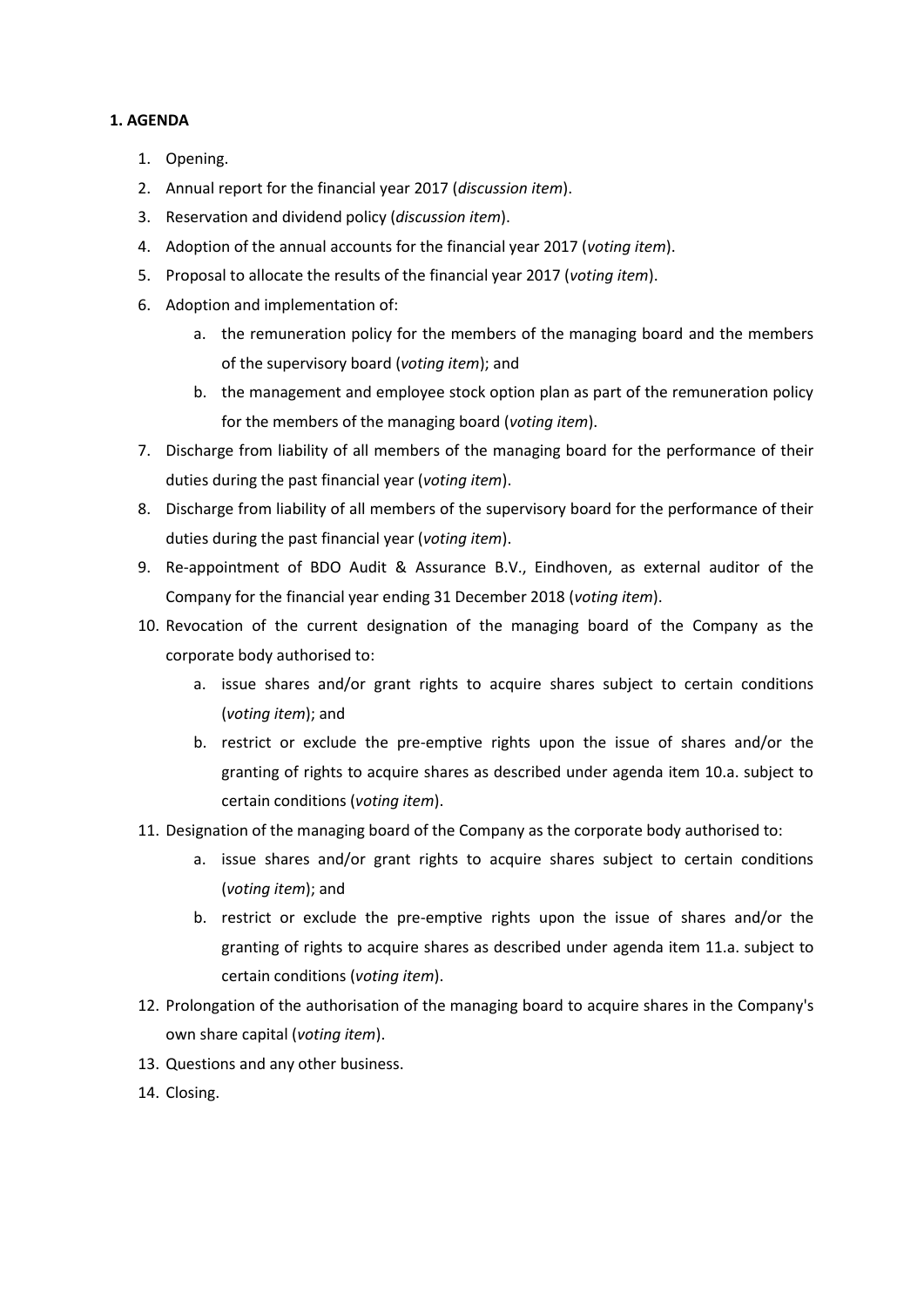### **2. EXPLANATORY NOTES TO THE AGENDA**

### **Agenda item 2: Annual report for the financial year 2017.**

The managing board of the Company (the **Managing Board**) will first give a presentation on the performance of the Company in 2017 as described in the annual report for the financial year 2017. The shareholders will then be invited to discuss the annual report for the financial year 2017.

### **Agenda item 3: Reservation and dividend policy.**

The Managing will give a presentation on the Company's reservation and dividend policy for the financial year 2017. After which the shareholders will be invited to discuss the reservation and dividend policy.

### **Agenda item 4: Adoption of the annual accounts for the financial year 2017.**

On 27 February 2018, the members of the Managing Board and the supervisory board of the Company (the **Supervisory Board**) signed the Company's annual accounts for the financial year 2017 drawn up by the Managing Board. BDO Audit & Assurance B.V., the Company's external auditor, has audited the annual accounts for the financial year 2017 and has issued an auditor's report with an unqualified opinion thereon, which is included in the annual accounts. The report of the Supervisory Board is also included in the annual accounts for the financial year 2017.

The annual accounts for the financial year 2017 were published on 12 March 2018 and are submitted for adoption by the general meeting in this annual general meeting. It is proposed to adopt the annual accounts for the financial year 2017.

### **Agenda item 5: Proposal to allocate the results of the financial year 2017.**

It is proposed by the Managing Board, with the prior approval of the Supervisory Board and in accordance with the Company's reservation and dividend policy, to allocate the results for the financial year 2017 to the Company's accumulated net loss.

# **Agenda item 6.a.: Adoption and implementation of the remuneration policy for the members of the managing board and the members of the supervisory board.**

Pursuant to the Dutch Civil Code (*Burgerlijk Wetboek*), the Company is required to inform the general meeting about the implementation of the remuneration policy for the Managing Board during the past financial year. The remuneration report for the Managing Board for the financial year 2017 is included in the Company's annual report for the financial year 2017. The Company's remuneration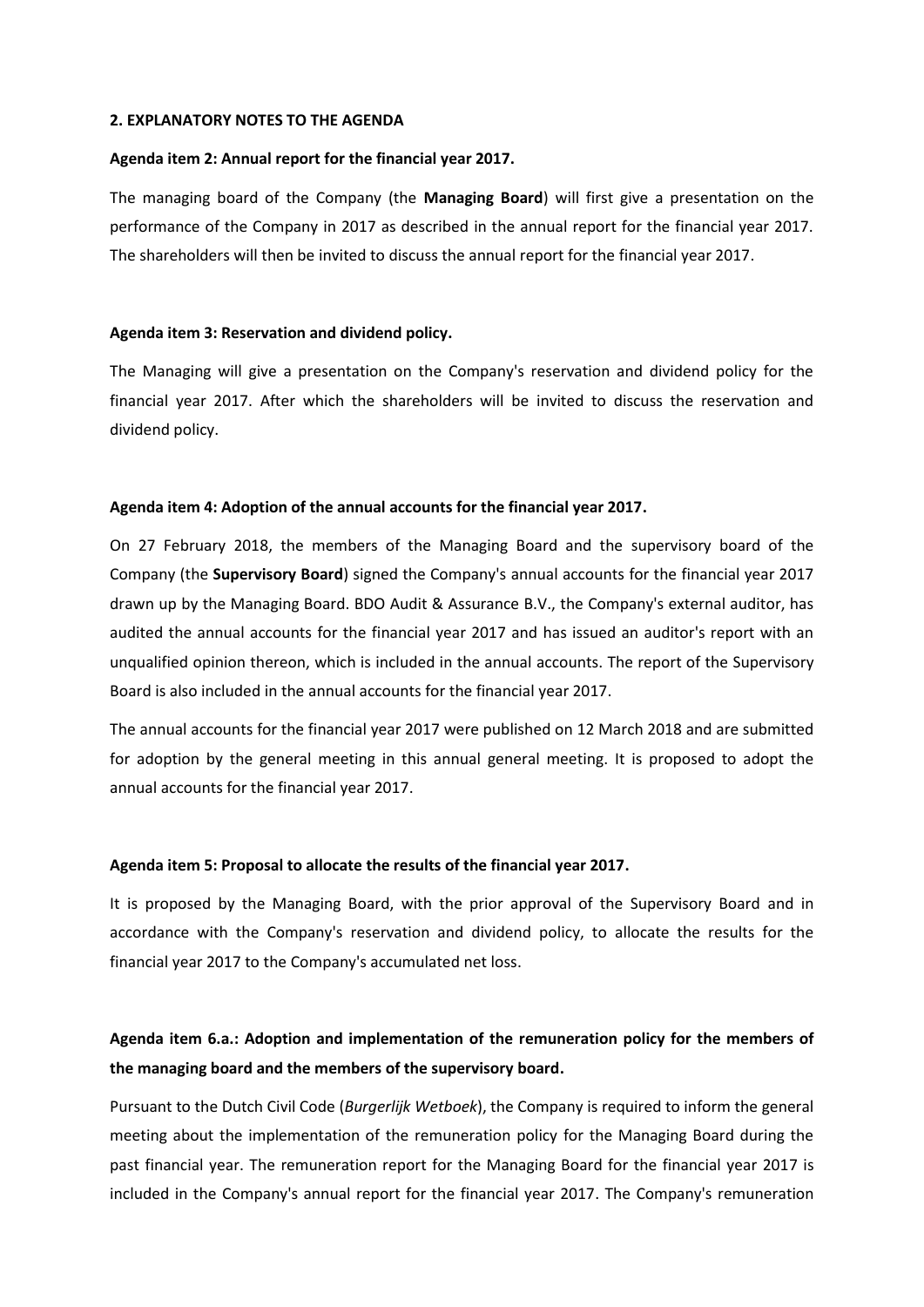policy for the financial year 2017 was adopted and implemented pursuant to a resolution of the general meeting on 16 May 2017 and is available on the Company's website [\(http://shop-apotheke](http://shop-apotheke-europe.com/)[europe.com\)](http://shop-apotheke-europe.com/).

It is proposed to adopt and implement a new proposed remuneration policy for the members of the Managing Board and the members of the Supervisory Board for the financial years 2018 up to and including 2020.

### **Agenda item 6.b.: Adoption and implementation of the management and employee stock option plan as part of the remuneration policy for the members of the managing board.**

As part of the Company's new remuneration policy for the Managing Board, it is proposed by the Supervisory Board that the remuneration for the Managing Board will include the proposed management and employee stock option plan.

As part of the proposed management and employee stock option plan, eligible persons, including members of the Managing Board, can be granted rights (stock options) to acquire shares in the share capital of the Company up to a maximum of 500,000 new shares for a certain exercise price, all on the terms and subject to the conditions set out in the management and employee stock option plan.

It is therefore proposed to adopt and implement the proposed management and employee stock option plan as part of the remuneration policy for the Managing Board for the financial years 2018 up to and including 2020.

# **Agenda item 7: Discharge from liability of all members of the managing board for the performance of their duties during the past financial year.**

It is proposed to grant discharge to all members of the Managing Board from liability for their management and conducted policy during the financial year 2017, insofar as the performance of such duties is disclosed in the annual accounts for the financial year 2017 or has otherwise been disclosed to the general meeting.

# **Agenda item 8: Discharge from liability of all members of the supervisory board for the performance of their duties during the past financial year.**

It is also proposed to grant discharge to all members of the Supervisory Board from liability for their supervision on the (policies of the) Managing Board and the general course of affairs of the Company and its affiliated business during the financial year 2017, insofar as the performance of such duties is disclosed in the annual accounts for the financial year 2017 or has otherwise been disclosed to the general meeting.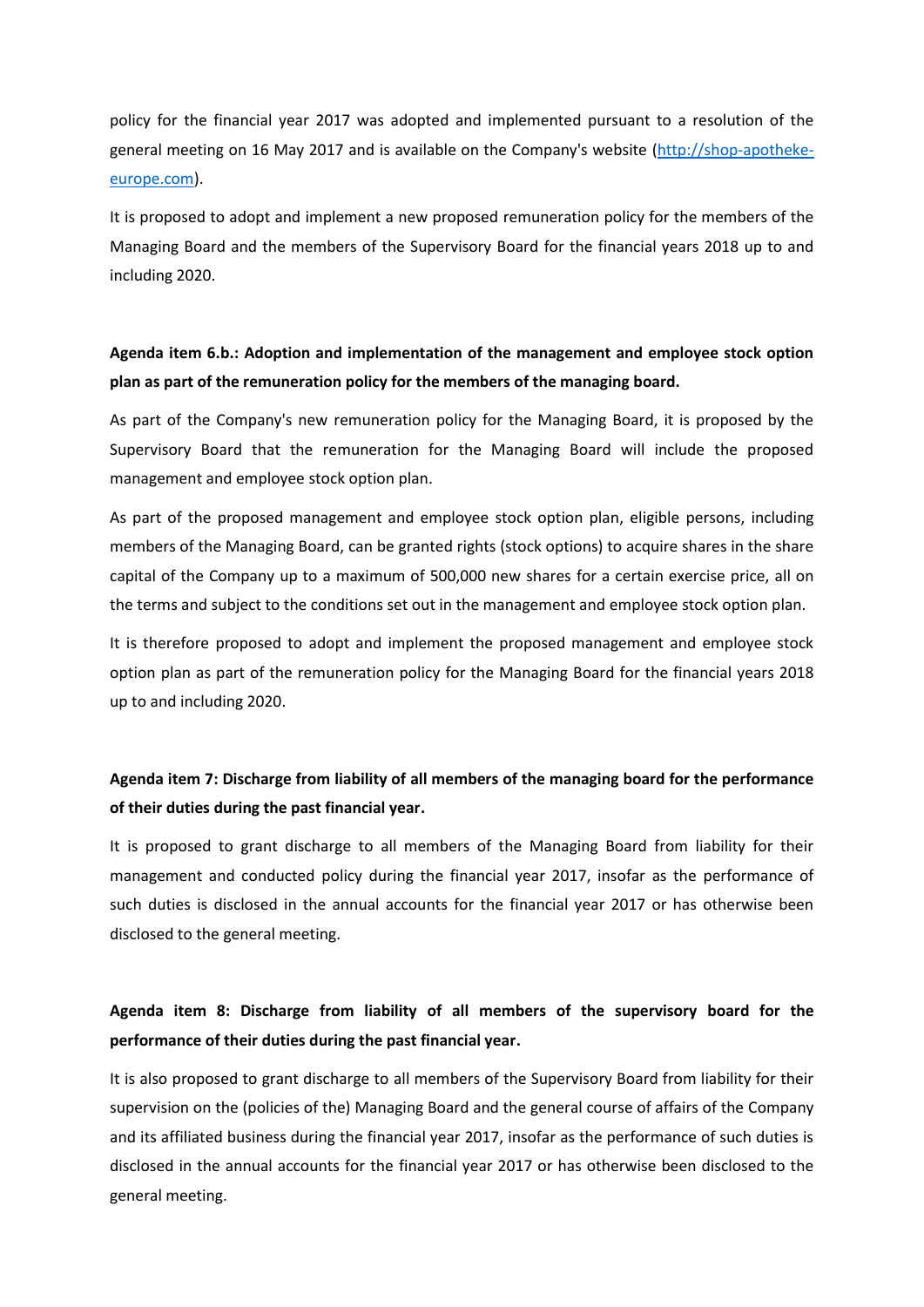### **Agenda item 9: Re-appointment of BDO Audit & Assurance B.V., Eindhoven, as external auditor of the Company for the financial year ending 31 December 2018.**

It is proposed to re-appoint BDO Audit & Assurance B.V. in Eindhoven, The Netherlands, as the external auditor of the Company charged with the auditing of the Company's annual accounts for the financial year ending 31 December 2018.

**Agenda item 10.a: Revocation of the current designation of the managing board of the Company as the corporate body authorised to issue shares and/or grant rights to acquire shares subject to certain conditions.**

It is proposed that the current authorisation given pursuant to the resolution of the general meeting on 6 November 2017 will no longer be in force and effect to the extent such authorisation has not been used (in whole or in part) by the Managing Board before the date of this meeting, provided that a new authorisation will be granted pursuant to and in accordance with proposal 11.a.

**Agenda item 10.b: Revocation of the current designation of the managing board of the Company as the corporate body authorised to restrict or exclude the pre-emptive rights upon the issue of shares and/or the granting of rights to acquire shares as described under agenda item 10.a. subject to certain conditions.**

It is proposed that the current authorisation given pursuant to the resolution of the general meeting on 6 November 2017 will no longer be in force and effect to the extent such authorisation has not been used (in whole or in part) by the Managing Board, provided that a new authorisation will be granted pursuant to and in accordance with proposal 11.b.

# **Agenda item 11.a.: Designation of the managing board of the Company as the corporate body authorised to issue shares and/or grant rights to acquire shares subject to certain conditions.**

It is proposed that the general meeting appoints the Managing Board for a period of five years as from the date of this meeting (i.e. up to and including 25 April 2023), or until such date on which the general meeting revokes or again extends the authorisation, if earlier, as the corporate body authorised to issue shares and grant rights to acquire shares, subject to the prior approval of the Supervisory Board, up to a maximum of 20% of the total number of issued shares outstanding on the date of this meeting (i.e. up to a maximum of 20% of 12,020,456 shares).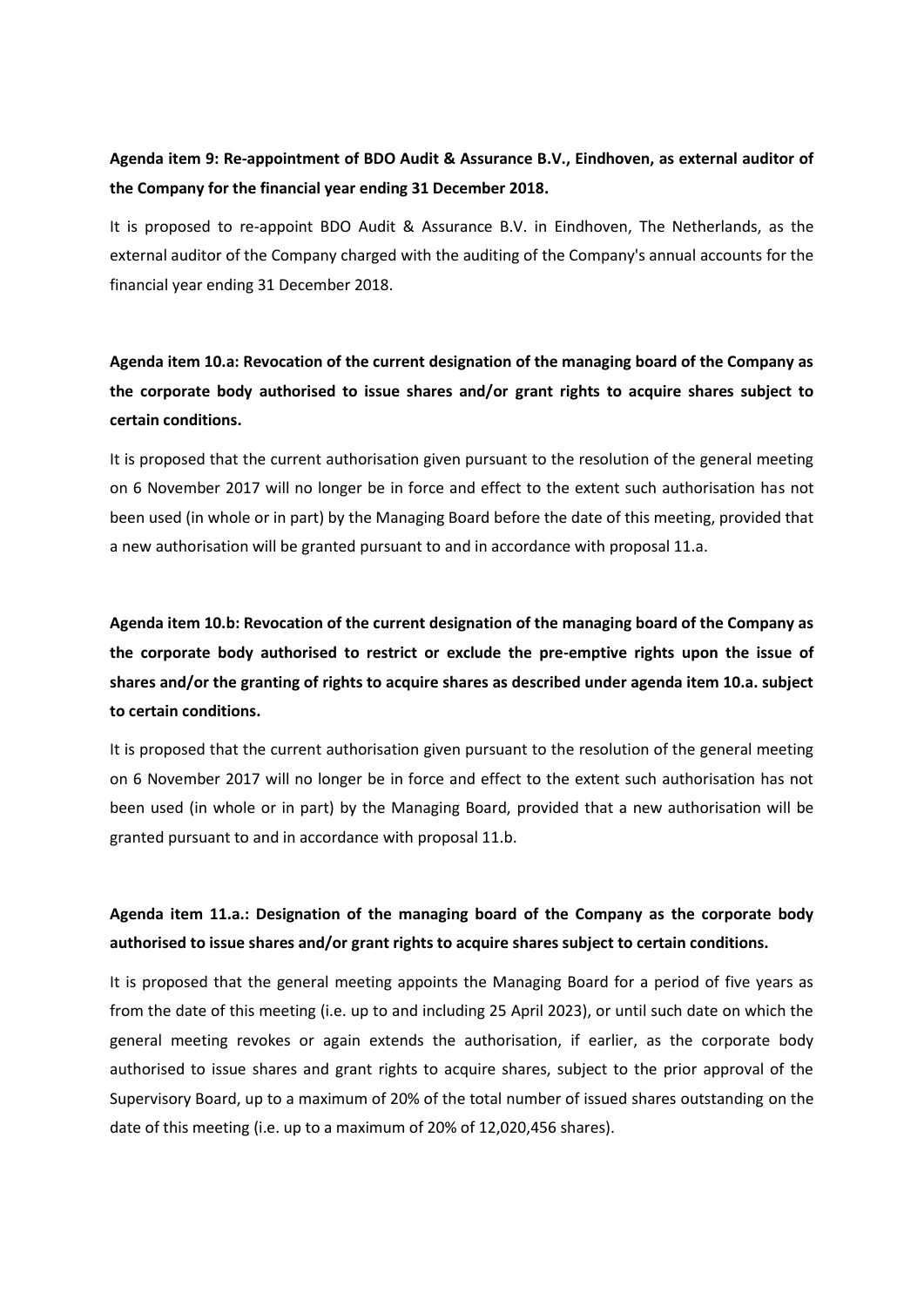This authorisation is granted to the Managing Board under the explicit reservation that the general meeting reserves its rights that it is at any time during such authorisation also authorised to issue shares and grant rights to acquire shares in the share capital of the Company.

# **Agenda item 11.b.: Designation of the managing board of the Company as the corporate body authorised to restrict or exclude the pre-emptive rights upon the issue of shares and/or the granting of rights to acquire shares as described in proposal 11.a. subject to certain conditions.**

It is proposed that the general meeting appoints the Managing Board for a period of five years as from the date of this meeting (i.e. up to and including 25 April 2023), or until such date on which the general meeting revokes or again extends the authorisation, if earlier, as the corporate body authorised to restrict and exclude the pre-emptive rights accruing to shareholders in respect of the issue of shares or the granting of rights to acquire shares as described in proposal 11.a., subject to the prior approval of the Supervisory Board.

This authorisation is granted to the Managing Board under the explicit reservation that the general meeting reserves its rights that it is at any time during such authorisation also authorised to restrict and exclude the pre-emptive rights accruing to shareholders in respect of the issue of such shares or the granting of rights to acquire such shares.

# **Agenda item 12: Prolongation of the authorisation of the managing board to acquire shares in the Company's own share capital.**

It is proposed that the general meeting authorises the Managing Board to repurchase shares, on the stock exchange or otherwise, for a period of 18 months as from the date of this meeting (i.e. up to and including 25 April 2023), up to a maximum of 10% of the total number of issued shares outstanding on the date of this meeting (i.e. up to a maximum of 10% of 12,020,456 shares), provided that the Company will not hold more shares in treasury than a maximum 10% of the issued and outstanding share capital at any given time. The repurchase can take place at a price between the nominal value of the shares and the weighted average price on the Xetra trading venue at the Frankfurt Stock Exchange for five trading days prior the day of purchase plus 10%. This price range enables the Company to adequately repurchase its own shares, also in volatile market conditions.

### **3. GENERAL INFORMATION**

### *Meeting documents*

The agenda with the explanatory notes thereto and the Shareholders Circular are available on the Company's website as from today [\(http://shop-apotheke-europe.com\)](http://shop-apotheke-europe.com/). Copies of the aforementioned documents are also available to shareholders free of charge. If you wish to receive copies, please contact Dr. Ulrich Wandel, tel. +31 77 850 6117 or email: [ulrich.wandel@shop-](mailto:ulrich.wandel@shop-apotheke.com)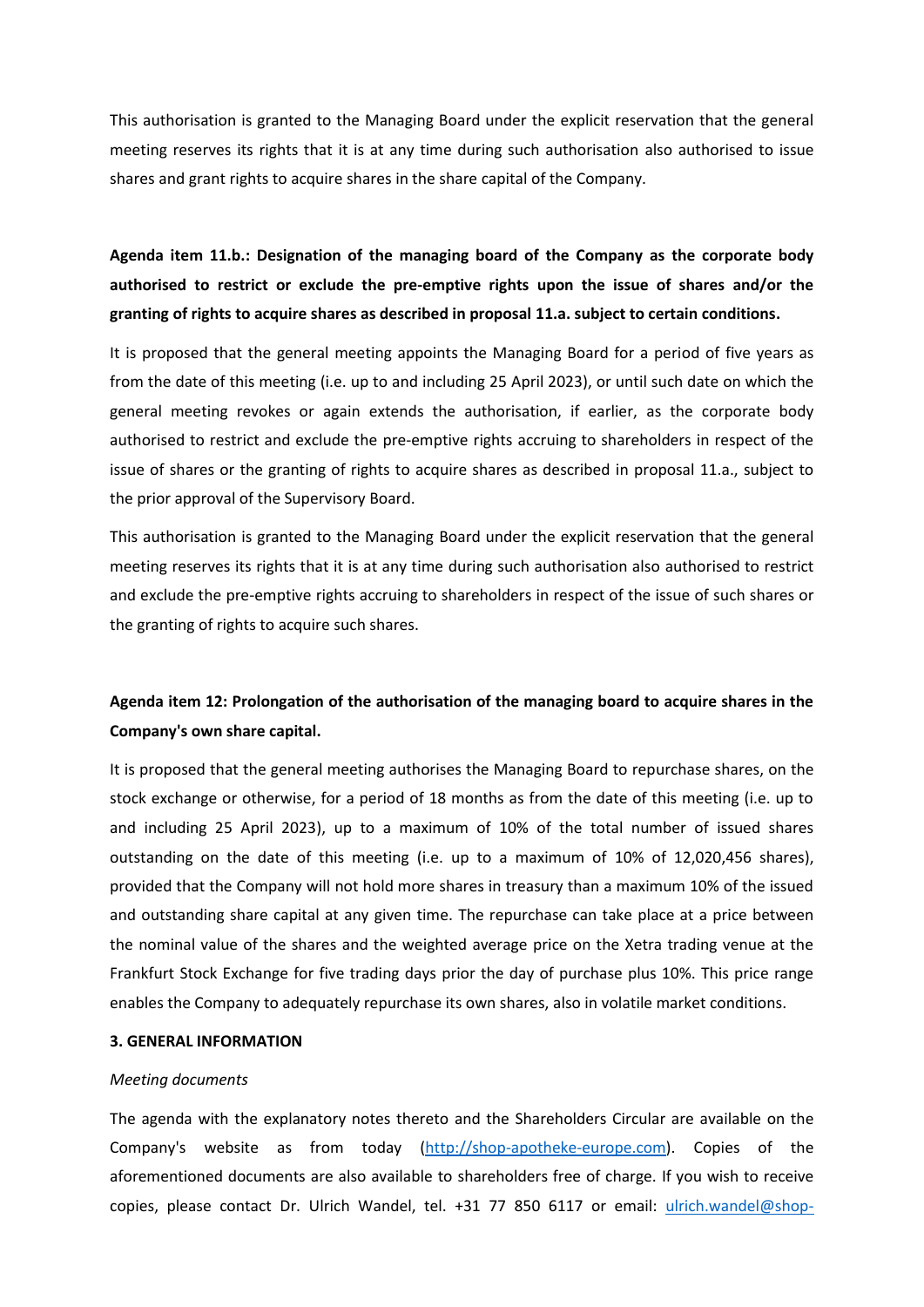[apotheke.com.](mailto:ulrich.wandel@shop-apotheke.com) These documents are also available for review by shareholders at the Company's offices at Dirk Hartogweg 14, 5928 LV Venlo, The Netherlands.

### *Record Date*

The Managing Board has determined that persons entitled to participate in and vote at the annual general meeting of the Company on **Thursday, 26 April 2018** will be those persons who, after all changes have been processed, have these rights on **Thursday, 29 March 2018** (the **Record Date**) **at 18:00 CEST** and are registered as such in one of the designated registers, provided that those persons have registered for the annual general meeting in time in accordance with the provisions below.

### *Registration for attendance in person*

Shareholders who wish to attend the annual general meeting are required to notify Better Orange IR & HV AG via fax +49 (0)89 889690655 or via email [shop-apotheke@better-orange.de](mailto:shop-apotheke@better-orange.de) through their bank or stockbroker. Notification can take place as from **Friday, 30 March 2018** until **18:00 CEST on Friday, 20 April 2018** at the latest. For this purpose, the intermediary that has registered the shares shall, no later than **13:00 CEST on Monday, 23 April 2018** issue a statement to Better Orange IR & HV AG via fax +49 (0)89 889690655 or via email [shop-apotheke@better-orange.de](mailto:shop-apotheke@better-orange.de) that the shares were registered in the name of the holder thereof **on the Record Date at 18:00 CEST**. Subsequently the shareholder will receive a proof of registration which will also serve as an admission ticket for the annual general meeting. In addition, the intermediaries are requested to include the full address details of the relevant shareholders in order to be able to verify the shareholding on the Record Date in an efficient manner.

#### *Proxy voting and voting instructions*

Shareholders who are entitled to attend the annual general meeting pursuant to the above provisions and choose to be represented shall, in addition to the registering for the annual general meeting as described above, give a third party or a person designated by the Company a duly signed proxy to represent them at the annual general meeting and to vote on their behalf. Such proxy must include voting instructions. Shareholders who wish to issue a proxy are required to use the respective form which will be available for download on the Company's website from **Thursday, 29 March 2018**, via [http://shop-apotheke-europe.com](http://shop-apotheke-europe.com/) in the section Investor Relations/General Meetings/AGM 2018. The completed and duly signed form by the shareholder must have been received by Better Orange IR & HV AG ultimately by **18:00 CEST on Friday, 20 April 2018**, by post at the office address of Better Orange IR & HV AG at Haidelweg 48, 81241 Munchen, Germany, via fax +49 (0)89 889690655 or via email [shop-apotheke@better-orange.de.](mailto:shop-apotheke@better-orange.de)